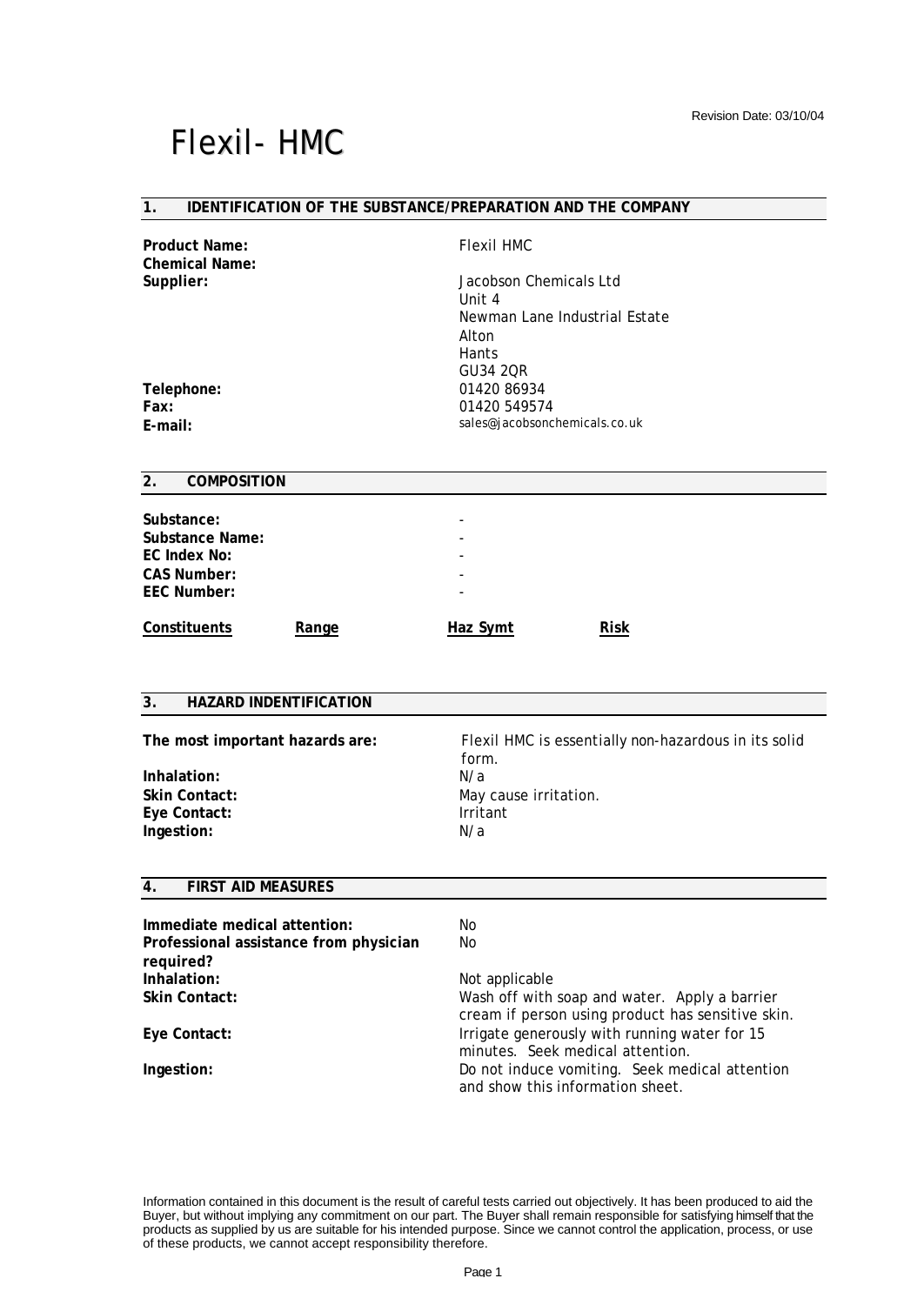## **5. FIRE-FIGHTING MEASURES**

| Extinguishing media:<br>Special fire fighting measures:                                   | This product is not classified as flammable. If<br>involved in a fire the recommended extinguishing<br>media are carbon dioxide, foam, dry powder or<br>fine water spray.<br><b>None</b>                                                                                                  |
|-------------------------------------------------------------------------------------------|-------------------------------------------------------------------------------------------------------------------------------------------------------------------------------------------------------------------------------------------------------------------------------------------|
| 6.<br><b>ACCIDENTAL RELEASE MEASURES</b>                                                  |                                                                                                                                                                                                                                                                                           |
| <b>Personal Precautions:</b><br>Methods of Cleaning:<br><b>Environmental Precautions:</b> | N/a<br>Allow product to cool before removal and disposal<br>as waste according to Local Authority legislation.<br>Not classified as harmful to the environment.                                                                                                                           |
| 7. HANDLING & STORAGE                                                                     |                                                                                                                                                                                                                                                                                           |
| Handling:<br>Storage:                                                                     | Observe good standards of industrial hygiene.<br>Wear suitable gloves and overalls, particularly<br>when handling the hot molten product. Wear eye<br>protection and employ good ventilation during<br>melting and pouring operations.<br>Store in a cool dry place in the original bags. |
| $\overline{\mathbf{8}}$ .<br><b>EXPOSURE CONTROLS</b>                                     |                                                                                                                                                                                                                                                                                           |
| Take measures to prevent:                                                                 | During melting and pouring operations avoid any                                                                                                                                                                                                                                           |

**Respiratory protection:** N/a **Skin Protection:** Use protective clothing

build up of fumes. **Exposure to control limits:** No exposure hazards identified. Hand Protection: **Hand Protection:** Use suitable heat resistant gloves. **Eye Protection:** Use suitable heat resistant goggles.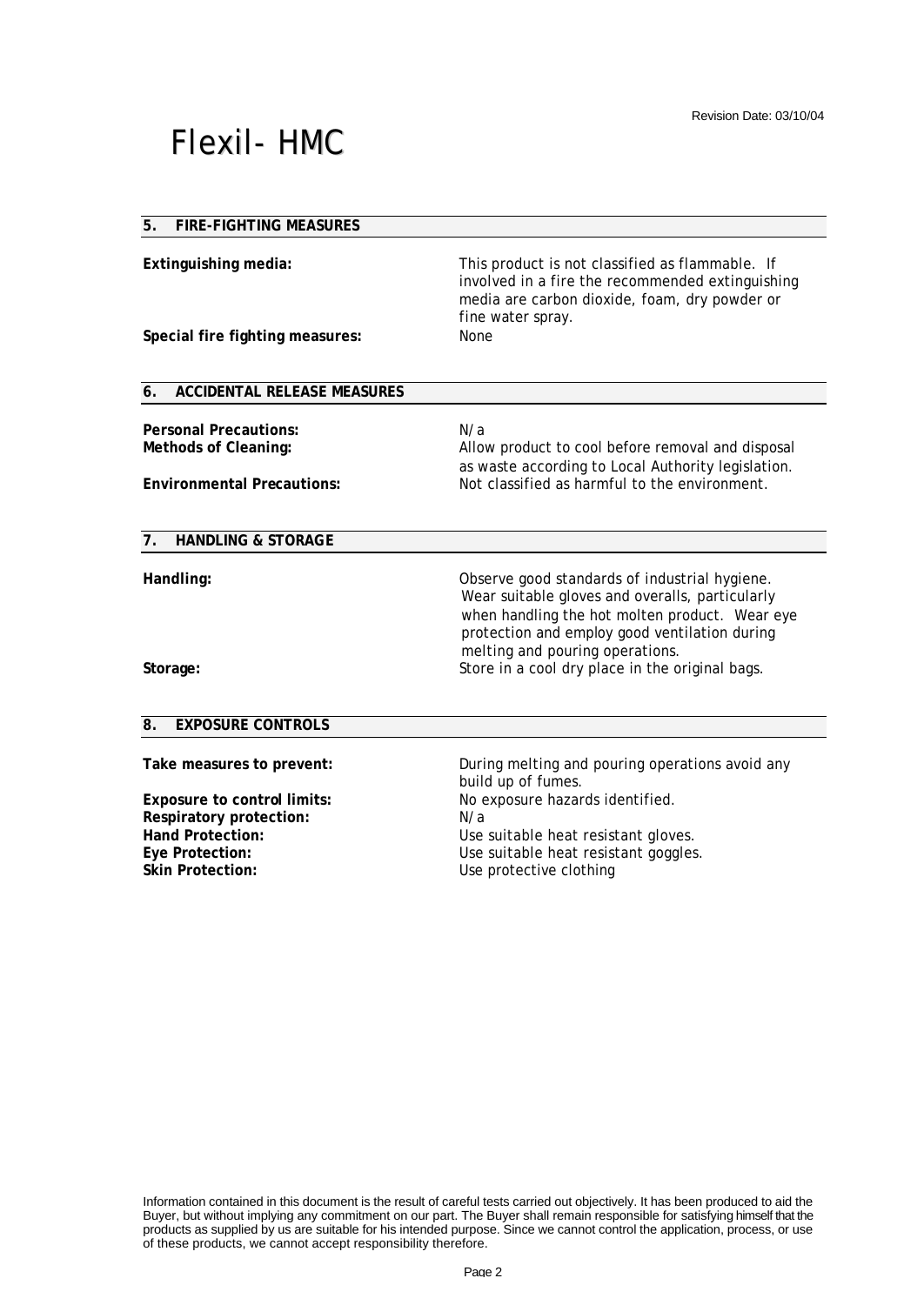### **9. PHYSICAL & CHEMICAL PROPERTIES**

**Odour:** Very faint,

**Flash Point:** 

### **Flexil HMC Blue Flexil HMC Natural**

**Appearance:** Elastomeric material Elastomeric material characteristic **Colour:** Blue Blue Light beige<br> **Flash Point:**  $>200^{\circ}$ C  $>200^{\circ}$ C  $>200^{\circ}$ C **Melting Range:** 120 to 160<sup>o</sup>C 120 to 160<sup>o</sup>C **Relative Density:** 2.15 to 1.25 1.2 to 1.3 **Solubility:** Insoluble in water. Insoluble in water. Soluble in some organic solvents.

Very faint, characteristic Soluble in some organic solvents.

### **10. STABILITY & REACTIVITY**

**Conditions to avoid:** Temperature exceeding 185°C **Materials to avoid:** Strong oxidizing agents and organic solvents. **Stability:** No instability indentified.

## **11. TOXICOLOGICAL INFORMATION**

May cause irritation to skin and eyes.

## **12. ECOLOGICAL INFORMATION**

**Possible effects:** N/a **Behaviour:** N/a

**Environmental fate:** An ecotoxicity study of this product has not been carried out. However, it contains no substances classified as dangerous to the environment.

### **13. DISPOSAL CONSIDERATIONS**

**Likely residues / waste products: Safe handling of and residues/waste products:**

Allow to cool and solidify before disposal in accordance with Local and National Regulations.